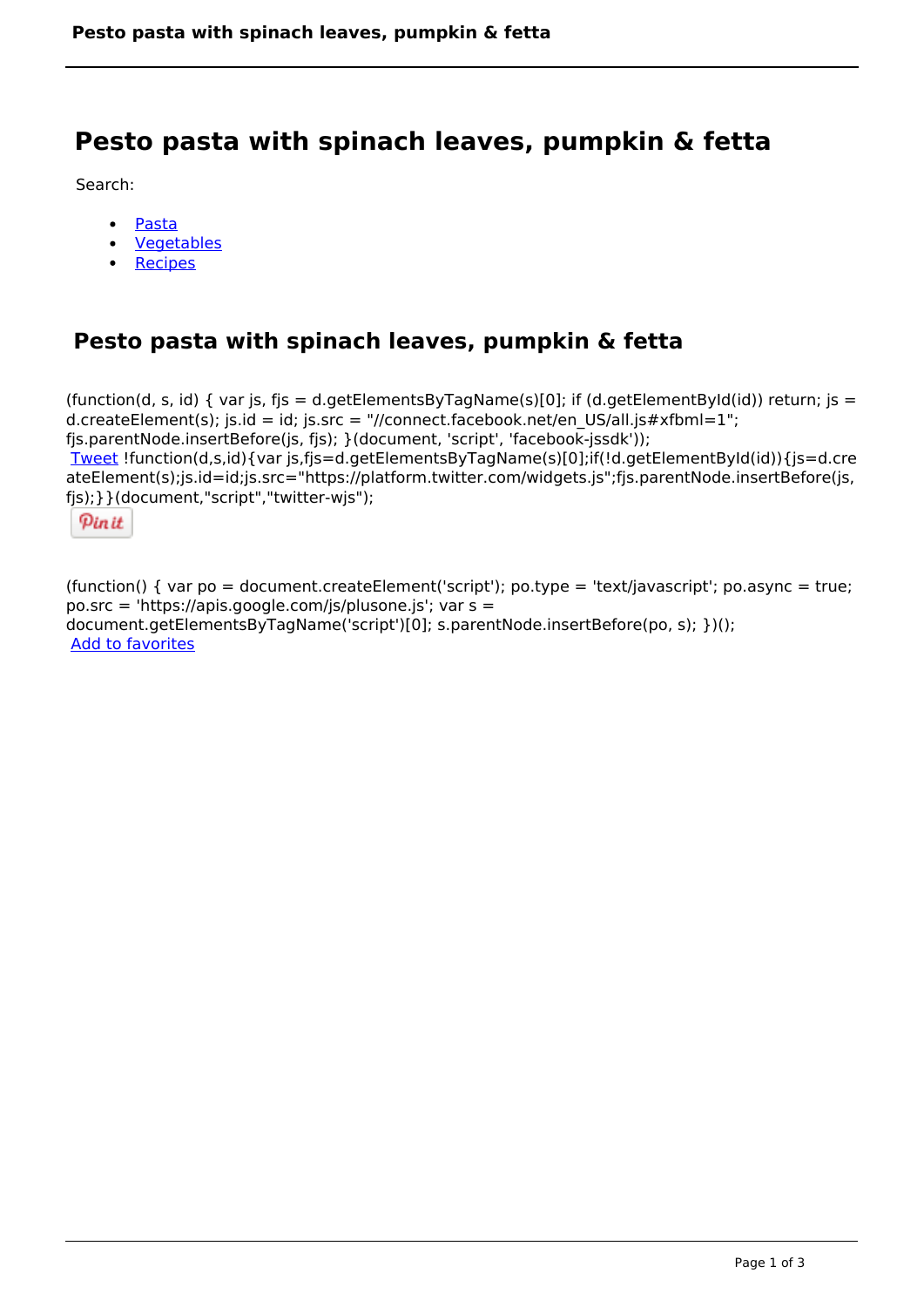### **Pesto pasta with spinach leaves, pumpkin & fetta**



#### Rate this recipe

2 people are cooking this [Count me in](https://www.naturalhealthmag.com.au/flag/flag/favorites/488?destination=printpdf%2F488&token=bb52f29e12318c8e2cd5c78d62f6d3b9)

This homemade pesto pasta is packed full of flavour.

#### **Ingredients** (serves 2)

- Half jap pumpkin
- Handful of spinach leaves
- 100g of low-fat fetta
- 100g of fettucini pasta
- tsp olive oil

#### **Pesto**

- 1 cup basil leaves
- 1/2 cup of pinenuts
- 1 tsp parmesan cheese
- tsp olive oil

#### **Method**

Cook fettucini in heated salted water. Dice pumpkin and fetta, and clean spinach thoroughly.